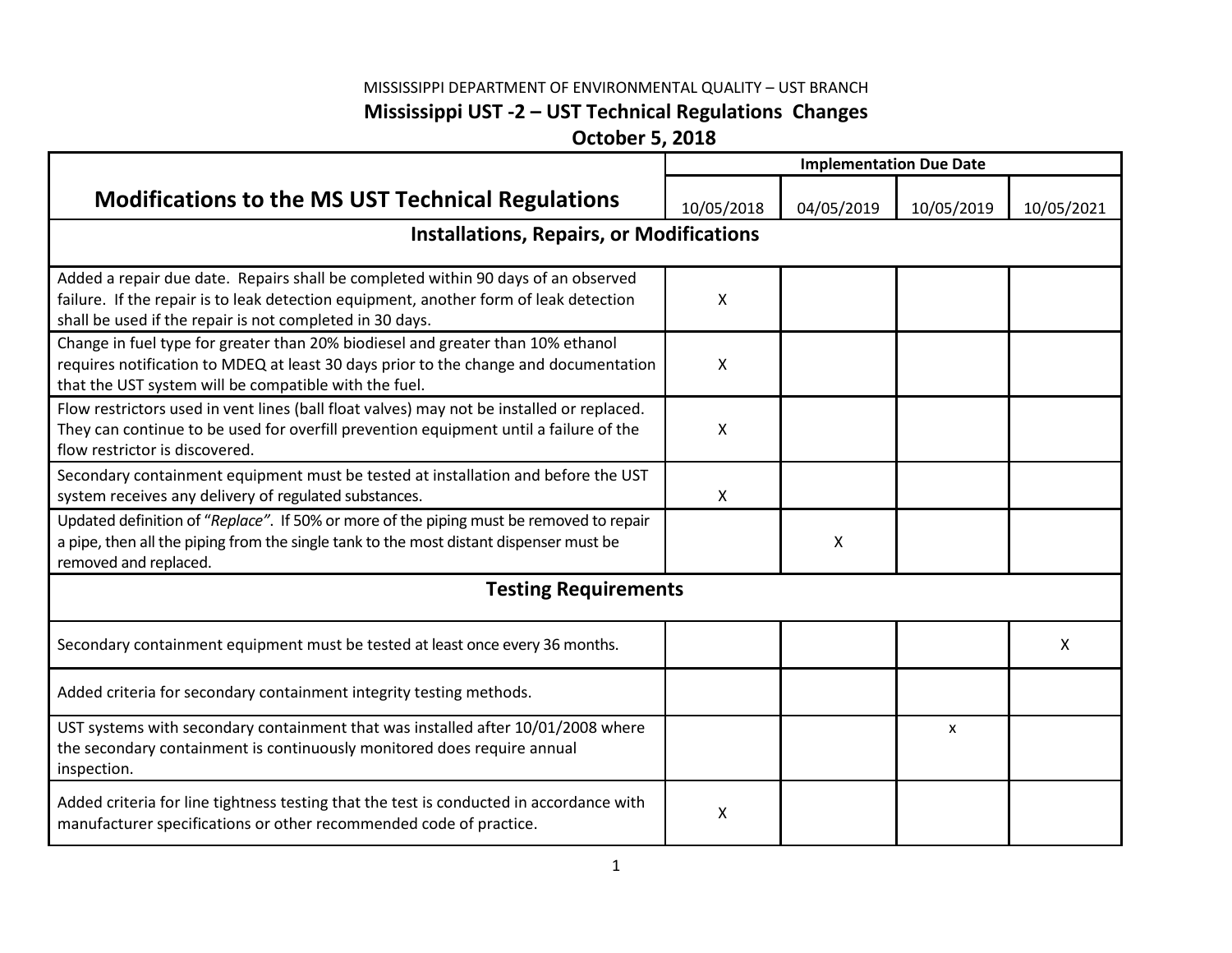| <b>Leak Detection / Release Detection</b>                                                                                                                                                                                                                                                                                                                                                                                                                                                                                                                                                |   |  |  |              |  |  |
|------------------------------------------------------------------------------------------------------------------------------------------------------------------------------------------------------------------------------------------------------------------------------------------------------------------------------------------------------------------------------------------------------------------------------------------------------------------------------------------------------------------------------------------------------------------------------------------|---|--|--|--------------|--|--|
| Emergency Power Generator USTs installed prior to October 1, 2008 must meet leak<br>detection requirements.                                                                                                                                                                                                                                                                                                                                                                                                                                                                              |   |  |  | $\mathsf{X}$ |  |  |
| Added requirement that ATG systems must be capable visible or audible alarms and<br>the ATG systems must be capable of printing the completed 0.2 gpm leak rate test.                                                                                                                                                                                                                                                                                                                                                                                                                    | X |  |  |              |  |  |
| Added requirement for interstitial monitoring that the sampling or testing method<br>can detect ingress or egress of monitoring fluids designed to remain in the interstice.                                                                                                                                                                                                                                                                                                                                                                                                             | X |  |  |              |  |  |
| Added leak detection requirements for ancillary equipment within secondary<br>containment sumps.                                                                                                                                                                                                                                                                                                                                                                                                                                                                                         | X |  |  |              |  |  |
| <b>Delivery Prohibition</b>                                                                                                                                                                                                                                                                                                                                                                                                                                                                                                                                                              |   |  |  |              |  |  |
| Changed the timeframe in which delivery prohibition can be instituted based on<br>written warnings of violations from 120 days to 60 days.                                                                                                                                                                                                                                                                                                                                                                                                                                               | X |  |  |              |  |  |
| Added two criteria for instituting delivery prohibition during inspection:<br>Required shear valve is not installed or a shear valve is purposely disabled<br>Other conditions where MDEQ deems equipment is purposely disabled                                                                                                                                                                                                                                                                                                                                                          | X |  |  |              |  |  |
| Walk-through Inspections - Monthly and Annual                                                                                                                                                                                                                                                                                                                                                                                                                                                                                                                                            |   |  |  |              |  |  |
| Added requirement for monthly walk-through inspections. Walk-through inspections<br>include:<br>Inspect spill buckets<br>Inspect leak detection equipment<br>Inspect leak detection records for accuracy and completeness<br>Maintain monthly records of walk-through inspections<br>Conduct annual inspection of hand held leak detection equipment<br>Added requirement for annual inspection of hand held leak detection equipment to<br>include third party inspection of vapor meters. The associated Certificate of<br>Verification shall be included in the annual documentation. |   |  |  | X<br>X       |  |  |
|                                                                                                                                                                                                                                                                                                                                                                                                                                                                                                                                                                                          |   |  |  |              |  |  |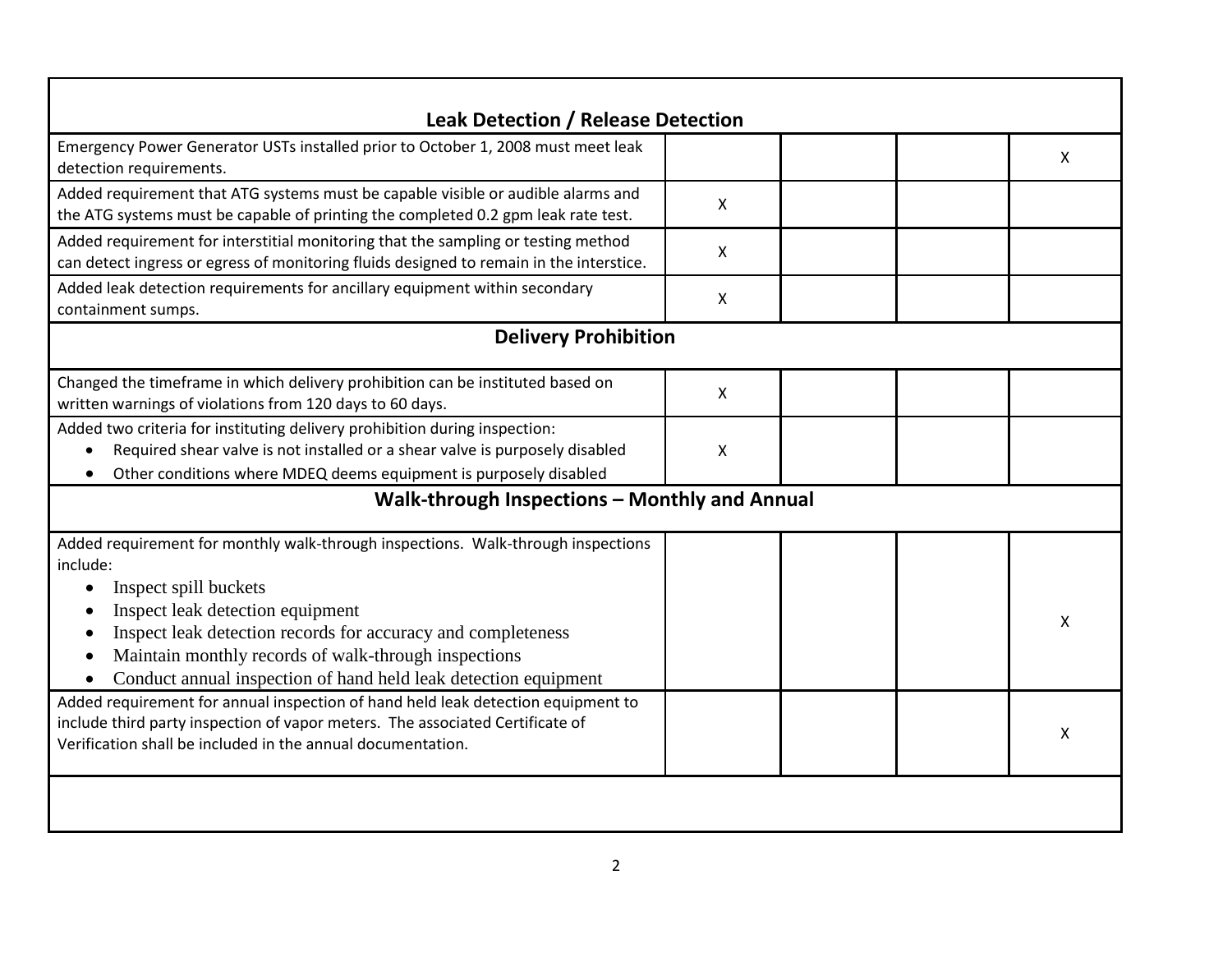| <b>Reporting Requirements</b>                                                                                                                                                                                                                                                                                                                                                                                                                                                                                                                                                                              |   |  |   |  |  |
|------------------------------------------------------------------------------------------------------------------------------------------------------------------------------------------------------------------------------------------------------------------------------------------------------------------------------------------------------------------------------------------------------------------------------------------------------------------------------------------------------------------------------------------------------------------------------------------------------------|---|--|---|--|--|
| Added to reporting requirements of leaks and suspected releases that the<br>owner/operator shall notify MDEQ of failures of UST system equipment, if the failed<br>UST system equipment is not repaired and re-tested within 24 hours of the discovery<br>of the failure.                                                                                                                                                                                                                                                                                                                                  | Χ |  |   |  |  |
| Change in fuel type for greater than 20% biodiesel and greater than 10% ethanol<br>requires notification to MDEQ at least 30 days prior to the change and documentation<br>that the UST system will be compatible with the fuel.                                                                                                                                                                                                                                                                                                                                                                           | X |  |   |  |  |
| <b>Temporarily Out of Service Indefinitely</b>                                                                                                                                                                                                                                                                                                                                                                                                                                                                                                                                                             |   |  |   |  |  |
| If a UST system is closed for more than 12 months and the UST system meets current<br>performance standards, current regulations require the owners/operators to<br>permanently close the tanks, or perform a site assessment. We added criteria to<br>require:<br>Conducting and documenting annual UST system inspection to verify the UST<br>$\bullet$<br>system is empty, vent lines are open and functioning, piping is securely<br>capped, and corrosion protection is operating properly. This annual<br>inspection can be conducted in lieu of a site assessment as deemed<br>appropriate by MDEQ. |   |  | X |  |  |
| <b>Lender Liability Subpart</b>                                                                                                                                                                                                                                                                                                                                                                                                                                                                                                                                                                            |   |  |   |  |  |
| Added requirements for holder after foreclosure:<br>Empties UST systems within 60 days after foreclosure, and<br>Permanently close the UST system, or<br>Maintains temporarily out of service indefinitely status by continuing<br>operation and maintenance of corrosion protection, report suspected<br>releases, conduct a site assessment if the UST system is temporarily out of<br>service more than 12 months,<br>Conducts annual inspection to ensure temporarily out of service indefinitely<br>conditions are met                                                                                | Χ |  |   |  |  |